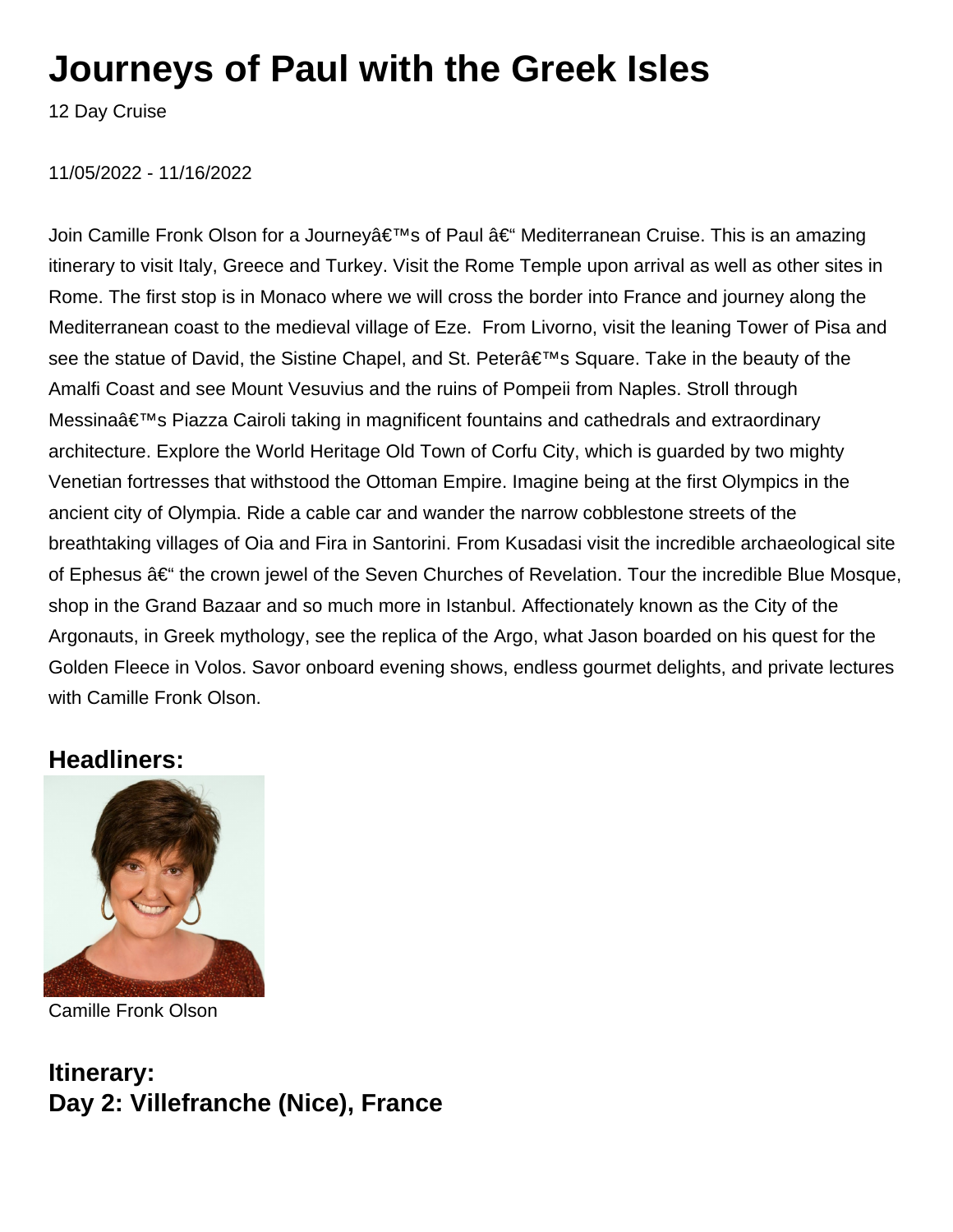November 6, 2022 (Sunday)

Tour

# **Day 3: Livorno (Florence), Italy**

November 7, 2022 (Monday) Tour

# **Day 4: Naples/Pompeii, Italy**

November 8, 2022 (Tuesday) Tour

# **Day 5: Messina (Sicily), Italy**

November 9, 2022 (Wednesday) Tour

# **Day 6: Corfu, Greece**

November 10, 2022 (Thursday) Tour

# **Day 7: Olympia (Katakolon), Greece**

November 11, 2022 (Friday) Tour

### **Day 8: Santorini, Greece**

November 12, 2022 (Saturday) Tour

# **Day 9: Ephesus (Kusadasi), Turkey**

November 13, 2022 (Sunday) Tour

### **Day 10: Istanbul, Turkey**

November 14, 2022 (Monday) Tour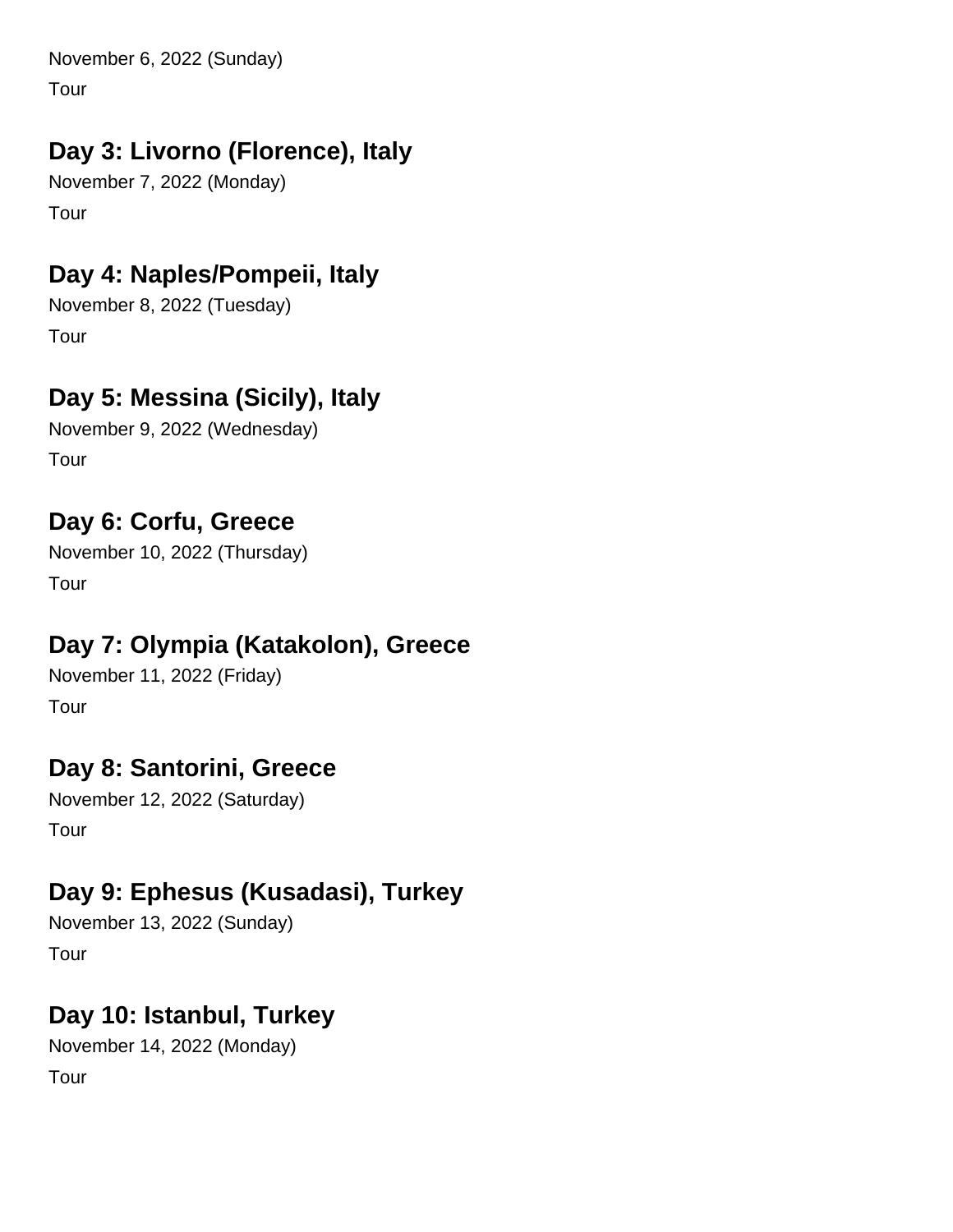#### **Day 11: Volos, Greece**

November 15, 2022 (Tuesday) Tour

#### **Information:**

Ship Information: Norwegian Star

Norwegian Star blends the relaxed Freestyle Cruising concept with cruises to The Caribbean, Europe, South America, Mexican Riviera, Panama Canal, and Transatlantic. Onboard, Norwegian Star features a large delicious dining options, a sprawling spa, plus tons of fun for kids of every age. So whether youâ€<sup>™</sup>re exploring Europe, sipping virgin Piña Coladas in The Caribbean, or cruising across the Atlantic, this ship offers it all.

### **Pricing:**

All Rates are per person based on double occupancy. Call for rates on 3rd and 4th persons in same cabin.

CABIN TYPE CRUISE RATES Inside \$1414 Ocean View \$1622 Balcony \$2225 Taxes & Govt. Fees \$230

Terms and Conditions: Advertised rates INCLUDE port charges but DO NOT INCLUDE shore excursions, airfare, or gratuities. We will be happy to book your air if you would like  $\hat{\epsilon}$  air is available at all major gateways. A \$250 deposit, per person, is required to confirm your reservations. Final Payment is due July 1, 2022. Deposit is refundable prior to final payment without penalty. Within three months of the cruise, the tours and cruise are non-refundable. Space can be recalled at anytime before the sail date so BOOK EARLY!

Check Your Invoice Names: Please check to see that your names are spelled correctly. Your first and last names must appear as they appear on your passport for International travel and Driver $\hat{\mathbf{a}} \in \mathbb{N}$ s License for domestic tours.

PASSPORTS ARE REQUIRED and should be valid 6 months after the end of the tour.